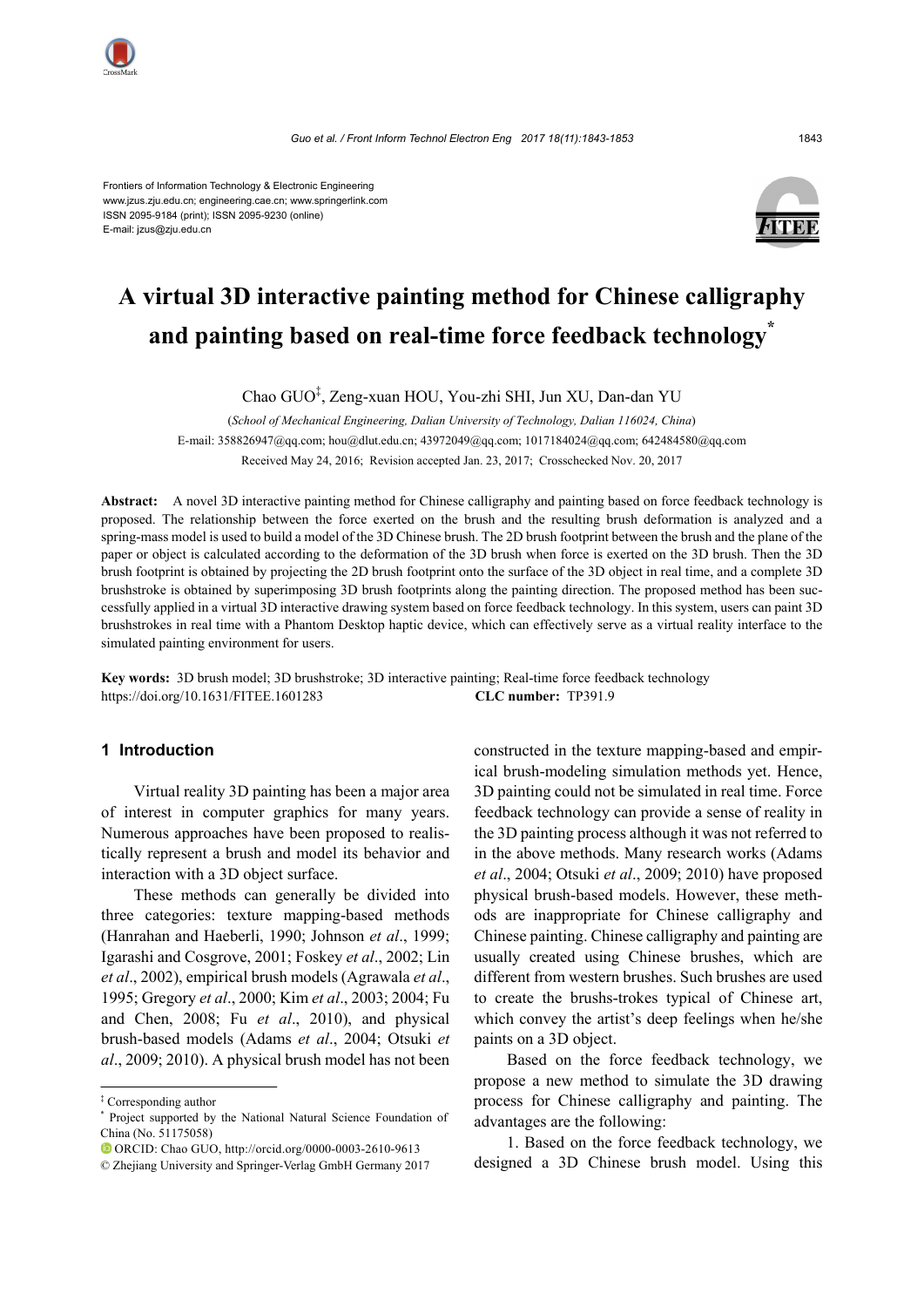model, users can draw 3D brushstrokes in real time.

2. It provides a natural and efficient method of human-computer interaction. Users virtually paint in real time with a Phantom Desktop haptic device and a 3D mouse (two-handed interaction), which can effectively enhance the reality of the interactive painting process.

3. A local mapping technique is suggested instead of global surface parameterization vertices for the geometric model, which can effectively reduce the computational complexity.

## **2 Related work**

Igarashi and Cosgrove (2001) proposed a method for dynamically generating an efficient texture bitmap and its associated UV mapping (which is the 3D modeling process of projecting a 2D image to a 3D model's surface for texture mapping) in an interactive texture painting system for 3D models. Nevertheless, the repeated reprojection of the existing texture gradually degrades the quality of the bitmap and, hence, their system is suitable for simple paintings with a limited number of brushstrokes.

ArtNova offers the capability of interactively applying textures onto 3D surfaces directly by brushstrokes, with the orientation of the texture determined by the stroke (Foskey *et al*., 2002; Lin *et al*., 2002). However, a 3D brush model is not yet constructed in both methods, which have impacts on the reality of interactive painting.

Fu and Chen (2008) presented a haptic-based 3D painting system, which supports painting directly on the CAD model as well as the scanned physical objects. Their painting system provides virtual brushes based on a haptic device with an input of three degrees of freedom (DOFs). Since a real brush has six DOFs when painting in real life, their system cannot provide various brush effects.

Based on an implicit haptic technique, the haptic decoration technique allows the user to paint directly on 3D models, and then sense the variations in thickness due to the added paint (Kim *et al*., 2003; 2004). However, a 3D brush model has not yet been constructed in the methods of Kim *et al*. (2003; 2004), which is the same problem found in the works by Foskey *et al*. (2002) and Lin *et al*. (2002).

Gregory *et al*. (2000) proposed an intuitive 3D interface for interactively editing and painting a polygonal mesh using a force feedback device. Their system allows users to naturally create complex forms and patterns aided not only by visual feedback, but also by their sense of touch. A six-DOF haptic device was not integrated into their system and the painting is created without two-handed interaction.

Adams *et al*. (2004) proposed a sample-based approach that represents the geometry and appearance of the 3D object as well as the brush surface. The generalization of 2D pixel-based paint models to sampling points allows users to simulate the paint transfer for 3D objects. However, their method fails to mimic the real Chinese brush features of brush flattening and bristle spreading when the real-time force is exerted on the Chinese brush.

Chu and Tai (2002; 2004; 2005) constructed brush models to simulate interactive painting on a 2D painting surface. They represented the brush surface as a swept surface defined by the spine and a varying elliptic cross section, and incorporated lateral spine nodes to allow brush flattening. They modeled the brush dynamics based on energy optimization. This modeling method can simulate small-scale deformations of the brush geometry instead of large-scale bending or stretching due to restriction of the constrained energy minimization. They adopted a Wacom tablet as the input device rather than a haptic device, which reduces the sense of reality for users.

A western brush (Baxter *et al*., 2004) is modeled as a spring-mass system. Using an approximated implicit integration method, Baxter *et al*. were able to produce a real-time system for creating acrylic-like painting. However, no attention was paid to the brush flattening and bristle spreading, which plays an important role during the Chinese calligraphic and drawing process.

Baxter and Lin (2004) proposed a multiple spine method to mimic western brushes. Because they adopted the energy minimization method to simulate brush deformations, they encountered the same difficulties as Chu and Tai (2002; 2004; 2005)*.*

Chen *et al*. (2015) proposed a real-time painting simulation system that models the interactions among the brush, paint, and canvas at the bristle level. However, their method does not mention the force feedback technology so the sense of reality is reduced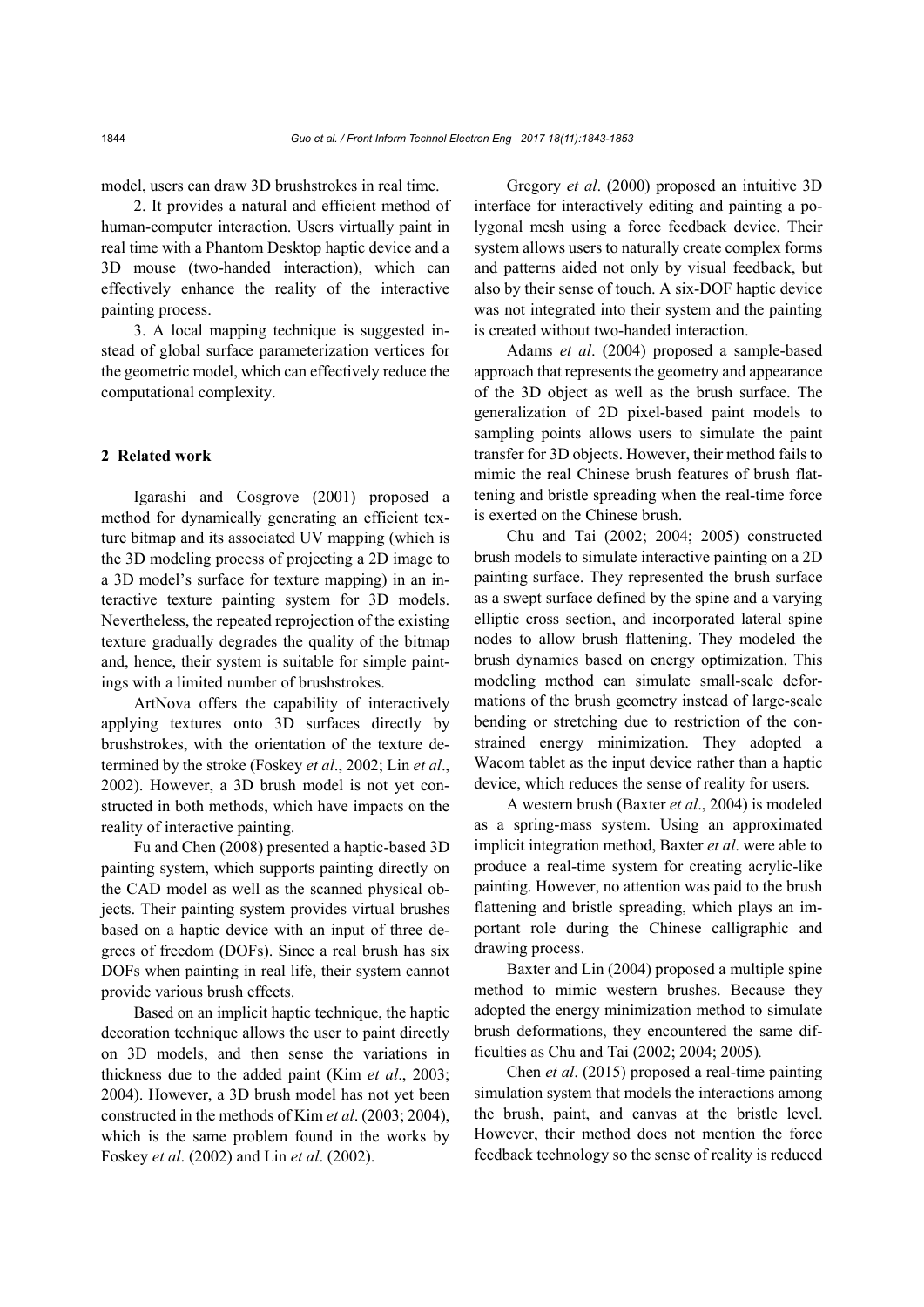during the virtual interactive painting process.

In this paper, a 3D interactive painting method for Chinese calligraphy and painting based on force feedback is proposed. We research the relationship between real time force and brush deformation, and adopt a spring-mass model to mimic a Chinese brush. In the model, we compute the force exerted on the brush through a perpendicular virtual spring, which deforms in the normal plane direction. Then we simulate both small- and large-scale brush bending and stretching according to the force in real time. We also compute a 2D brush footprint in accordance with the brush deformation at the sampling time. Along the painting direction, a complete 3D brushstroke is obtained by superimposing 3D brush footprints, which are obtained by projecting 2D brush footprints in the plane onto the 3D object surface in real time. At the same time, users feel the force on the brush, which simulates touch during the Chinese calligraphic and painting process. With our method, users can paint on the surface of a 3D object in real time, in the manner similar to a real drawing process.

## **3 Modeling a 3D Chinese brush based on force feedback technology**

In a virtual Chinese calligraphic and painting process, the key component is an expressive 3D Chinese brush model. Inspired by our previous modeling method (Guo *et al*., 2015), we build a Chinese brush model using a two-layer structure incorporating geometry and dynamics to take into consideration real Chinese brush characteristics.

#### **3.1 Geometry**

Geometry and dynamics are closely related. A well-structured geometry as the basis for simulating different kinds of brush deformations can improve real-time performance. Inspired by the method from Chu and Tai (2002; 2004), we describe the geometry (Fig. 1) as a skeleton and a surface.

The skeleton controls the brush deformation: it can be described as a connected line segment (spinal segment) sequence that gradually becomes shorter in the front. The brush head bends more than the root does due to its being softer. The brush head and abdomen are commonly used for painting, so for modeling efficiency, progressively shorter segments are

used toward the brush head, so as to prompt higher resolution. Assuming that the skeleton has *m*+1 nodes,  $P_0$ ,  $P_1$ , ...,  $P_m$ , where  $P_0$  and  $P_m$  are the head node and root node, respectively. The length representation of  $P_{i-1}P_i$  is le<sub>*j*</sub>, {le<sub>*j*</sub>} constituting an arithmetic progression, and the computational method is described as follows:

$$
\begin{cases} \n\text{le}_j = \text{le}_1 + (j - 1)d, \\ \nd = 2(\text{LE} - m \cdot \text{le}_1) / [m(m - 1)], \n\end{cases} \tag{1}
$$

where *j* (a positive integer) is less than or equal to *m*, LE and *d* are the whole brush skeleton length and common difference, respectively, and  $le_1$  refers to the softness of the brush: when the brush bears the same force, the softer brush bristles around the brush head are more easily deformed, and  $le<sub>1</sub>$  is smaller, and vice versa. We obtain  $le_1$  based on experiments, and then we obtain  $d$  according to LE and  $le_1$ .



The whole spinal segment portion is located in the same plane (Fig. 2) when the brush is bent.  $\theta$  $(\theta \in (0, \pi))$  and  $\beta_i$  ( $j \in [1, n]$ ) are the angle of the brush holder to the plane, and the angle of the  $P_{i-1}P_i$  to the plane, respectively.  $\beta_i$  is initially equal to  $\theta$ . For the purpose of controlling the brushstroke outline, the cross section, the center of which is  $P_i$  ( $j \in [1, n)$ ), is denoted as the brush profile. The two adjacent spinal segments are divided by the brush profile, which is also perpendicular to the plane of the spinal segments. Various positions and brush profile sizes are used for simulating the brush deformation.

The skeleton and various brush profiles are used for defining the brush surface, which is a triangular mesh surface. Initially, the brush profiles are circles, because the Chinese brush shape is cone. The circle diameters are predefined to mimic the kinds of brushes that are commonly used. During the painting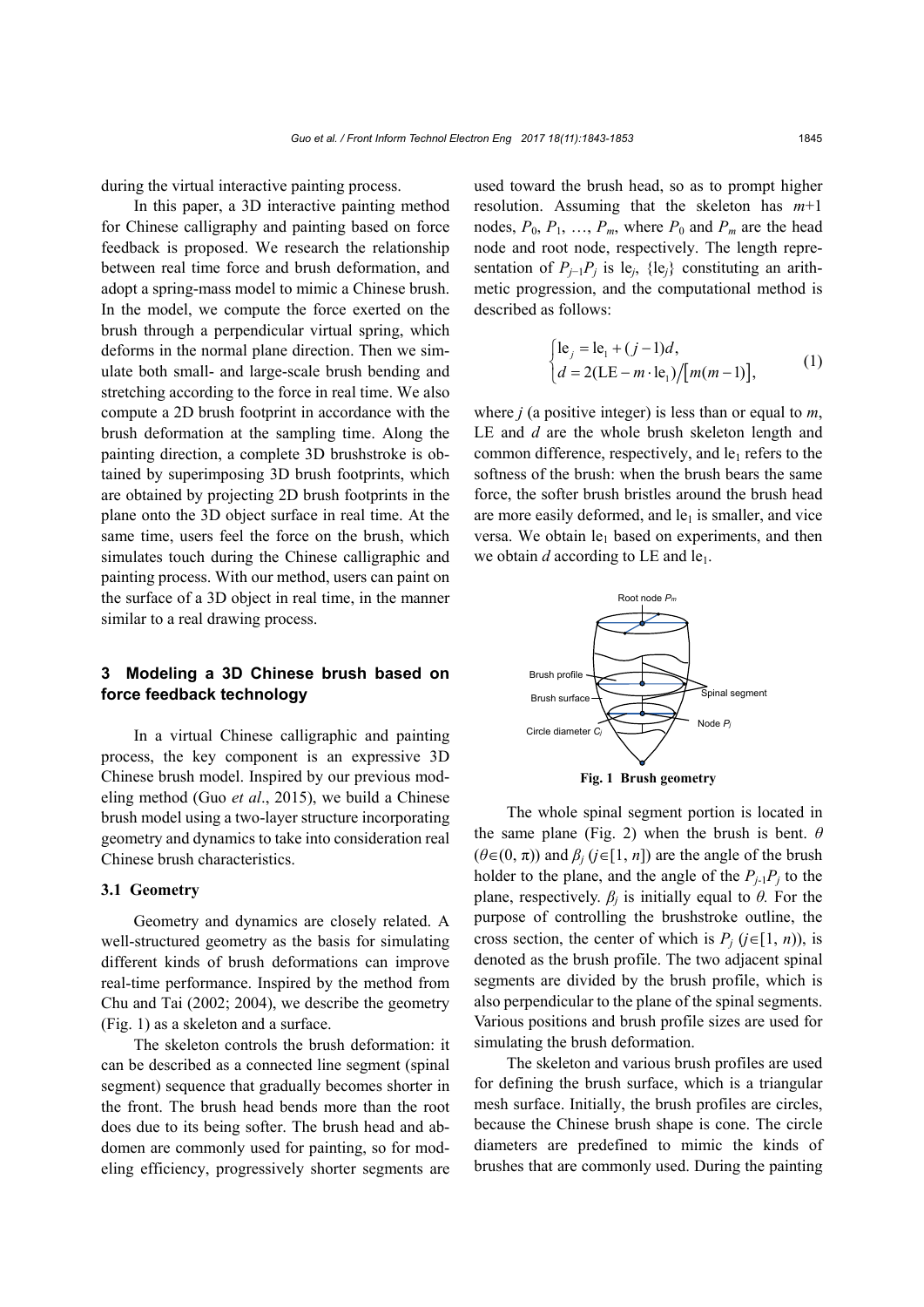process, the circle diameter, the center of which is *Pm,*  stays the same, while the brush profile circle is flattened to form an ellipse when force is exerted on the brush (Fig. 3). This expression is an effective simulation of a real brush deformation.



**Fig. 2 Skeleton deformation**



**Fig. 3 Brush profile deformation, the center of which is node** *Pj*

In Fig. 3, *Cj*, *Cj*1, and *Cj*<sup>2</sup> are the circle diameter, ellipse major diameter and minor diameter, respectively, and  $C_{i1}$  is described in Eq. (2).

$$
C_{j1} = C_j \cdot (1 + d \cdot \text{pe} + h \cdot f_c). \tag{2}
$$

Dividing the pressure *F* by the maximum output force of the force feedback device, we obtain the pressure coefficient (pe). As the maximum output force of our haptic device is 7.9 N, the pe (value range  $[0, 1]$ ) is equal to  $F/7.9$ . When drawing in real life, users often need to paint with brushes of varying softness. Thus, for purposes of simulation, the adjustment coefficients *d* and *h* are set for adjusting the ellipse sizes based on real painting experiments. The coefficient of friction influence  $(f_c)$  is equal to  $\mu$ ·pe, where  $\mu$  is the friction coefficient of the 3D object surface and brush.

 $C_{i2}$  is given in Eq. (3) according to the conservation of area:

$$
C_{j2} = C_j^2 / C_{j1}.
$$
 (3)

## **3.2 Dynamics**

We apply the spring-mass model (Fig. 4) to mimic the dynamic deformation process for brush flattening and bristle spreading when real-time force is exerted on the brush. During the virtual interactive painting process, a vertical spring which deforms in the normal plane is set between  $P_m$  and its projection  $P'_m$ . In the initial painting condition (Fig. 4a),  $P'_m$  and  $P_0$  overlap each other. When the pressure is exerted on the brush (Fig. 4b), the location of every spinal segment changes, but the length of every spinal segment is invariant. The feedback pressure  $(F<sub>n</sub>)$  is proportional to the downward displacement of the brush.  $F_p$  is given as follows:

$$
F_{\rm p} = \lambda_{\rm c} \cdot S \cdot D_{\rm s}.
$$
 (4)



**Fig. 4 Brush spring-mass model: (a) in the initial painting condition; (b) when the pressure is exerted on the brush**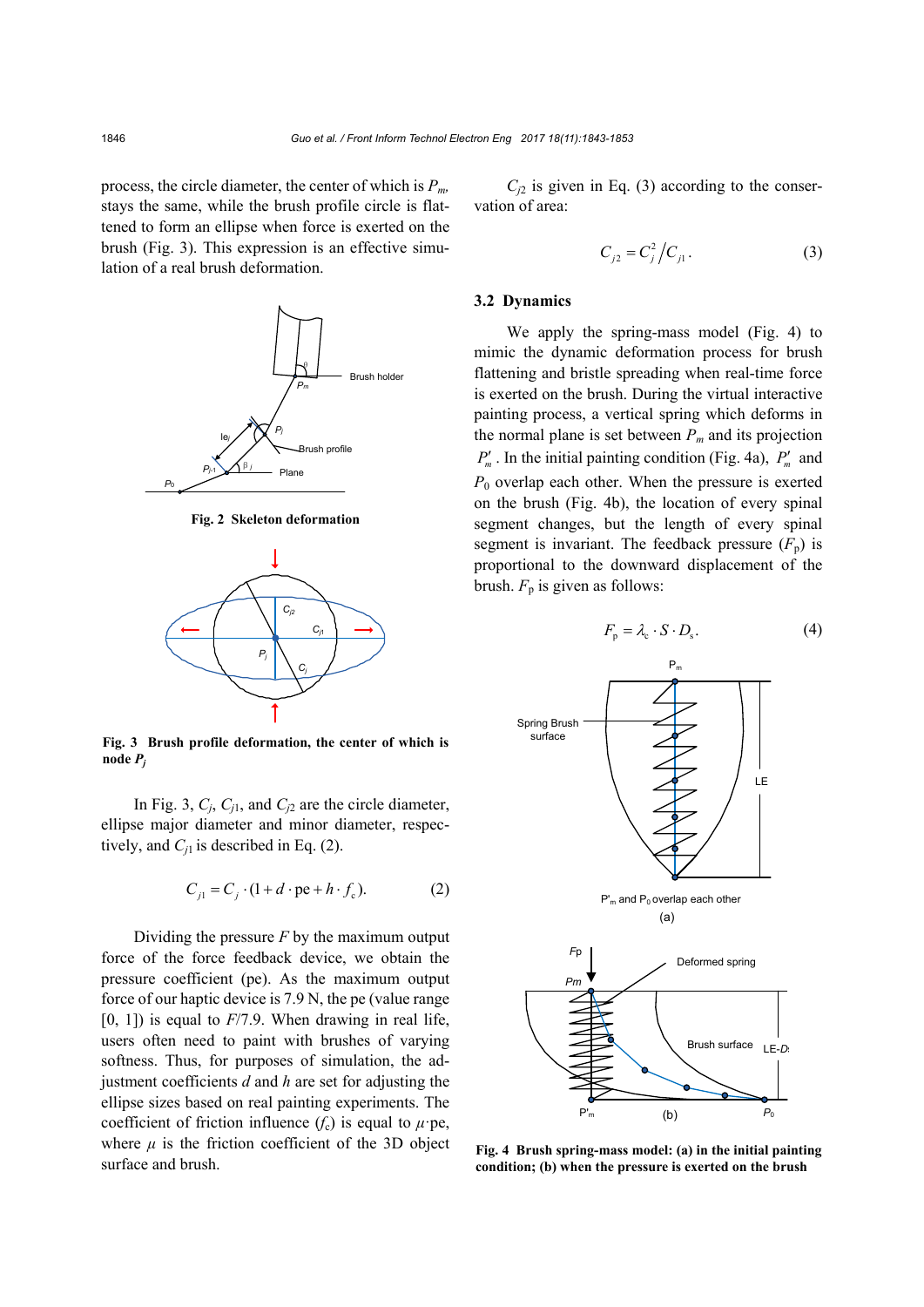For the purpose of simulating an appropriate output force transferred to the user, a feedback force coefficient  $(\lambda_c)$  is adopted to control the force magnitude. The  $\lambda_c$  (N/mm) is determined experimentally according to our hardware components of Phantom Desktop haptic device and HP Xw8600 workstation. The value range for the brush softness coefficient (*S*) is (0, 1). The brush is much softer with the decrease in *S*, so the downward displacement is much larger when the same force is exerted on the brush.  $D_s$  (mm) refers to the amount of deformation in the spring, which is also the downward displacement of the brush.

Friction can help the user feel the roughness of the 3D object surface and control the 3D Chinese brush. We compute the friction  $(F_f)$ , which is proportional to  $F_p$  (N) according to Eq. (5):

$$
F_{\rm f} = \mu \cdot F_{\rm p}.\tag{5}
$$

#### **4 Three-dimensional brushstroke**

3D painting systems often employ polygonal meshes to represent the underlying 3D geometry. By establishing some mapping between a 2D plane and the 3D surface, the appearance attributes, resulting from paint operations, can be obtained. In this study, a local mapping method is proposed to map the 2D brush footprint onto the 3D object surface in real time. The 3D brushstroke is obtained by superimposing the 3D brush footprints along the painting direction. Then a Kubelka-Munk (KM)-based method is applied to render the 3D brushstroke in real time.

## **4.1 Two-dimensional brush footprint**

The brush footprint on the plane is similar to a raindrop shape (Fig. 5a), and we simulate the footprint profile by the B-spline fitting (Fig. 5b).

In Fig. 5, the coordinate values of the skeleton nodes and profile points for the brush footprint are calculated through a geometric relationship. The mathematical expressions of the related points are given as follows.

 $a$  ( $a \in [0, 2\pi)$ ) is the angle between the brush head direction  $(P_n' P_n)$  and the *X* axis. The 3D coordinate values of node  $P_i$  are given in Eq. (6):

$$
\begin{cases}\n x_{P_j} = \cos \alpha \sum_{t=j+1}^{m} (\mathbf{le}_t \cdot \cos \beta_t), \\
y_{P_j} = \sin \alpha \sum_{t=j+1}^{m} (\mathbf{le}_t \cdot \cos \beta_t), \\
z_{P_j} = \sum_{t=1}^{j} (\mathbf{le}_t \cdot \sin \beta_t).\n\end{cases}
$$
\n(6)



**Fig. 5 Real (a) and simulated (b) 2D brush footprint**

On the brush profile, the center of which is node  $P_i$ , the profile point  $W_i$  of the brush footprint is determined as follows:

$$
\begin{cases}\n x_{W_j} = x_{P_j} - z_{P_j} \tan\left(\frac{\beta_j + \beta_{j+1}}{2}\right) \cos\alpha + \left|W_j M_j\right| \sin\alpha, \\
y_{W_j} = y_{P_j} - z_{P_j} \tan\left(\frac{\beta_j + \beta_{j+1}}{2}\right) \sin\alpha - \left|W_j M_j\right| \cos\alpha, \\
z_{W_j} = 0.\n\end{cases}
$$
\n(7)

We compute the  $W_iM_i$  length in Eq. (8).

$$
\left|W_j M_j\right| = \frac{C_{j1}}{2C_{j2}} \sqrt{C_{j2}^2 - 4z_{P_j}^2 / \cos^2\left(\frac{\beta_j + \beta_{j+1}}{2}\right)}.
$$
 (8)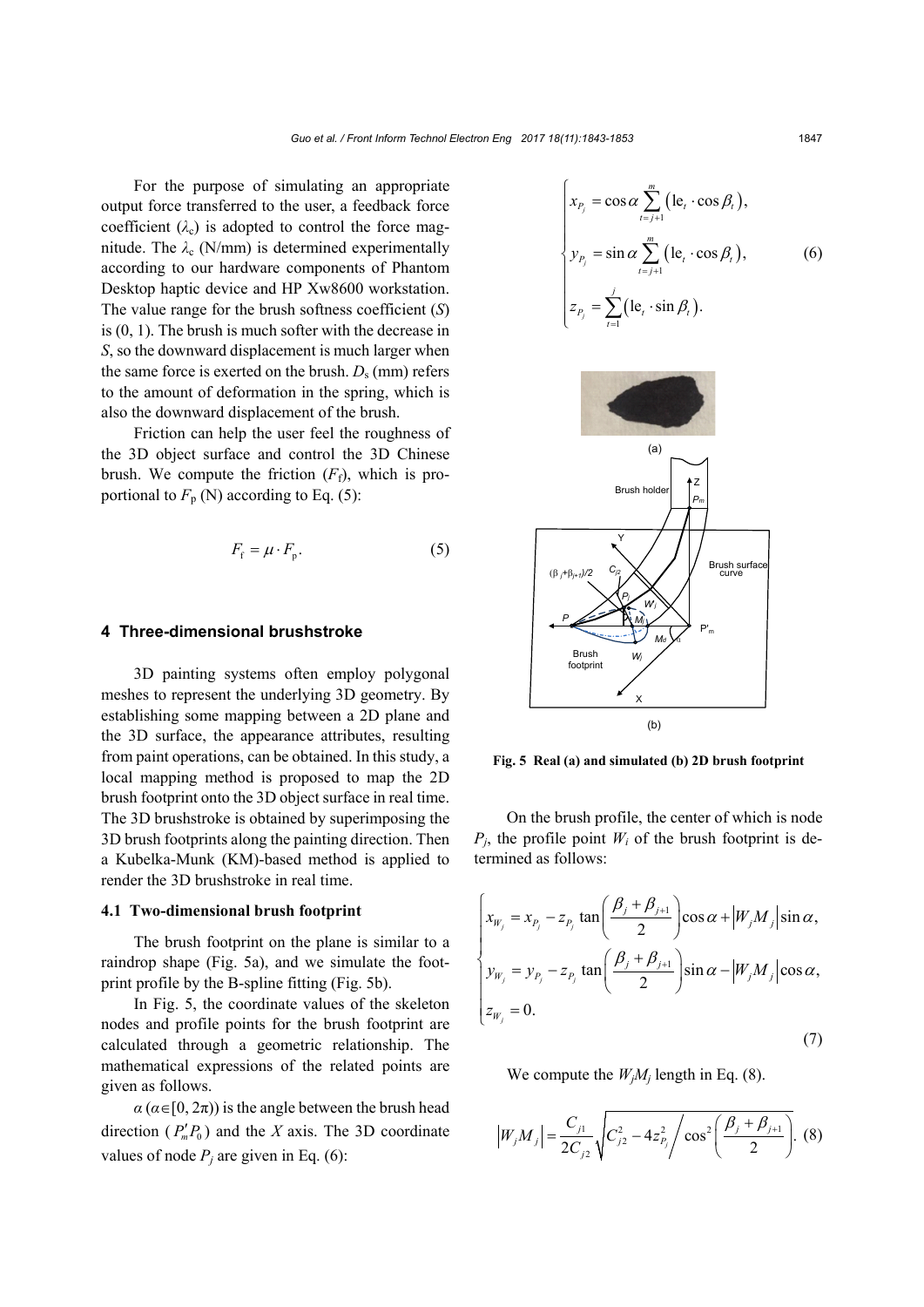As the brush footprint is axially symmetric, we compute  $W'_j$  in Eq. (9).

$$
\begin{cases}\n x_{W'_j} = x_{P_j} - z_{P_j} \tan\left(\frac{\beta_j + \beta_{j+1}}{2}\right) \cos\alpha - \left|W_j M_j\right| \sin\alpha, \\
y_{W'_j} = y_{P_j} - z_{P_j} \tan\left(\frac{\beta_j + \beta_{j+1}}{2}\right) \sin\alpha + \left|W_j M_j\right| \cos\alpha, \\
z_{W'_j} = 0.\n\end{cases}
$$
\n(9)

 $M_d$  is the intersection between the brush surface curve and  $P_0 P'_m$ , and then the B-spline fitting is based on points  $P_0$ ,  $W_j$ ,  $M_d$ , and  $W'_j$ .

## **4.2 Three-dimensional brush footprint**

When a collision between the brush and the 3D object surface is detected, the paint is transferred from the brush to the surface. A local mapping technique is proposed to describe the paint transfer process. First, the smallest enclosing sphere is computed from the current position of the bent brush. Then the plane position is determined, and the 3D brush footprint profile is obtained by mapping the 2D brushstroke onto the 3D object surface in real time. A real-time algorithm for the ink quantity in the 3D brush footprint is also advanced to simulate the ink transfer process between the brush and the 3D object surface.

### 4.2.1 Three-dimensional brush footprint profile

Inspired by the smallest enclosing ball algorithm (Larsson and Källberg, 2013), we compute the bounding sphere of the bent brush according to an effective ball expanding operation until all vertices of the surface of the bent brush are in the bounding sphere.

In Fig. 6, vertex *A* is an arbitrary vertex of the bent brush. On the surface of the bent brush, the farthest vertex from vertex *A* is denoted by vertex *B*  which is obtained by traversing all the vertices of the surface of the bent brush. In the same way, the farthest vertex from vertex *B* is denoted by vertex *C.* The midpoint and half-length of line segment *BC* are denoted by  $D_0$  and  $r_0$ , respectively. The initial sphere is defined as  $(D_0, r_0)$ .

The length of the line segment  $D_0E$ , which is obtained by connecting an outlier vertex  $E$  and  $D_0$ , is denoted by  $l_1$ .  $D_1$  is positioned along the line segment  $D_0E$  at distance  $r_1$  from vertex  $E$ , and the updated sphere is defined as  $(D_1, r_1)$ . In the initial sphere, the diameter *FG* is perpendicular to the line segment  $D_0E$ . Vertex *E* and diameter *FG* form an isosceles triangle *EFG* with base  $2r_0$ , and the radius of the updated sphere  $r_1$  is directly given by

$$
r_1 = \frac{r_0^2 + l_1^2}{2 \cdot l_1}.
$$
 (10)

The length of line segment  $D_0D_1$  (ld<sub>1</sub>) is then computed simply as

$$
ld_1 = \sqrt{r_1^2 - r_0^2}.
$$
 (11)



**Fig. 6 The bounding sphere of the bent brush**

The coordinate values of the updated center of the sphere are calculated according to  $Id_1$  and the coordinate values of  $D_0$ .

The above steps are repeated until all vertices of the surface of the bent brush are in the bounding sphere, and the smallest enclosing sphere of the bent brush is obtained.

In Fig. 7, the projection point of the root node  $P'_m$  is on the surface of the 3D object, and the direction of the vector  $P'_m P_m$  is defined as the normal of vertex  $P'_m$ . When the distance between the object surface vertex and the center of the smallest enclosing sphere of the bent brush is less than or equal to the radius of the smallest enclosing sphere of the bent brush, these object surface vertices are defined as effective vertices at this sampling time. The average normal of these effective vertices are defined as the normal of the 2D plane, and then the plane position is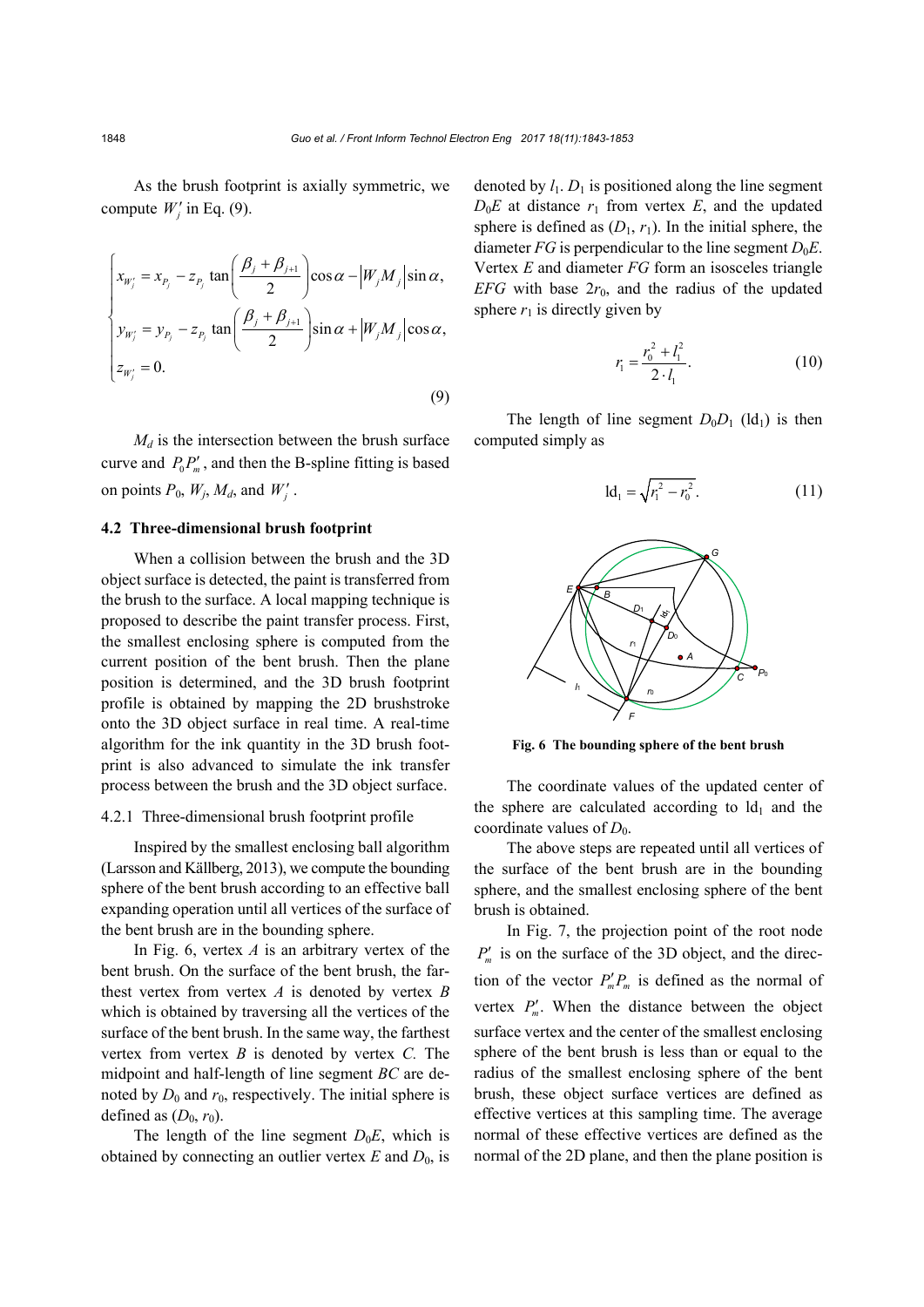determined according to  $P'_m$  and the normal of the 2D plane. Then the 2D brush footprint on the 2D plane is mapped onto the 3D object surface according to each normal of the effective vertex, and the 3D brush footprint profile is obtained.



**Fig. 7 The determination of the plane position**

#### 4.2.2 Ink quantity of the 3D brush footprint

The ink quantity transfers between the brush and the virtual 3D object surface during the 3D painting process, and then forms the 3D brush footprint. In general, the ink quantity of the 3D brush footprint at a sampling point is proportional to the pressure exerted on the brush and the current ink quantity of the brush. Suppose the initial brush ink quantity is denoted by *Z*, and the pressure factor of the *i*th sampling point is denoted by pe*i*. The brush footprint ink quantity at the first sampling time  $(Q_1)$  is determined by

$$
Q_{1} = \eta \cdot \text{pe}_{1} \cdot Z. \tag{12}
$$

To control the ink quantity of the 3D brush footprint under different painting conditions (for example, the painting is undertaken with different brushes and 3D object surfaces), we set the ink quantity factor  $\eta$ , which is determined by painting experiments to simulate the most realistic ink transfer process between the brushes and the 3D object surfaces.

The ink quantity of the 3D brush footprint at the *i*th sampling time  $(O_i)$  is determined by

$$
Q_i = \eta \cdot \text{pe}_i \cdot \left( Z - \sum_{t=1}^{i-1} Q_t \right), \tag{13}
$$

where  $i \geq 2$ , and *i* is a positive integer.

# **4.3 Generation and display of the 3D brush stroke**

During the virtual 3D painting process, we sim-

ulate the 3D brushstroke by superimposing 3D brush footprints along the sampling points. In each vertex of a 3D brushstroke, a new KM-based method (Hou *et al*., 2015) is applied to transform ink quantities into color intensities (RGB) which are commonly used to display color in computer-aided painting, and can be easily stored for accessing and displaying the painting in real time.

In this study, the storage data for the painting are stored as follows: the initial position of the painting, the position, normal, and RGB color intensities of each vertex of the 3D surface. An example for a stored painting is given as follows:

> InitialPosition= $\{0, 0, 0\}$ {172, 205, 309, 22, 30, 42, 39}.

#### **5 Experiment and analysis**

During interactive human-computer drawing, in order to create the most authentic painting experience possibly, two features are important when choosing an input device to simulate real Chinese brush behaviors: (1) given that a real Chinese brush has six degrees of freedom, the number of input DOFs should be as close to the six DOFs of a real Chinese brush as possible; (2) the force and play in the brush felt in the painter's hand through the brush is a critical indicator of the position and state of the brush at each moment of the painting process, thus the input device should provide a haptic sensation which is very similar to a physical painting experience with real brushes. Table 1 shows some input devices frequently used during an interactive painting process. From Table 1 we can conclude that the Phantom Desktop device has more DOFs, and the output force can be controlled through the computer program.

**Table 1 Three input devices which are frequently used during the interactive painting process**

|                     |             | Number Number      |              |
|---------------------|-------------|--------------------|--------------|
| Input device        |             | of input of output | Haptics      |
|                     | <b>DOFs</b> | <b>DOFs</b>        |              |
| Mouse               |             |                    | None         |
| Wacom Intuos Tablet |             |                    | Static       |
| Phantom Desktop     | h           | κ                  | Programmable |

In our virtual 3D interactive drawing system with force feedback, we use the Qt and Visual Studio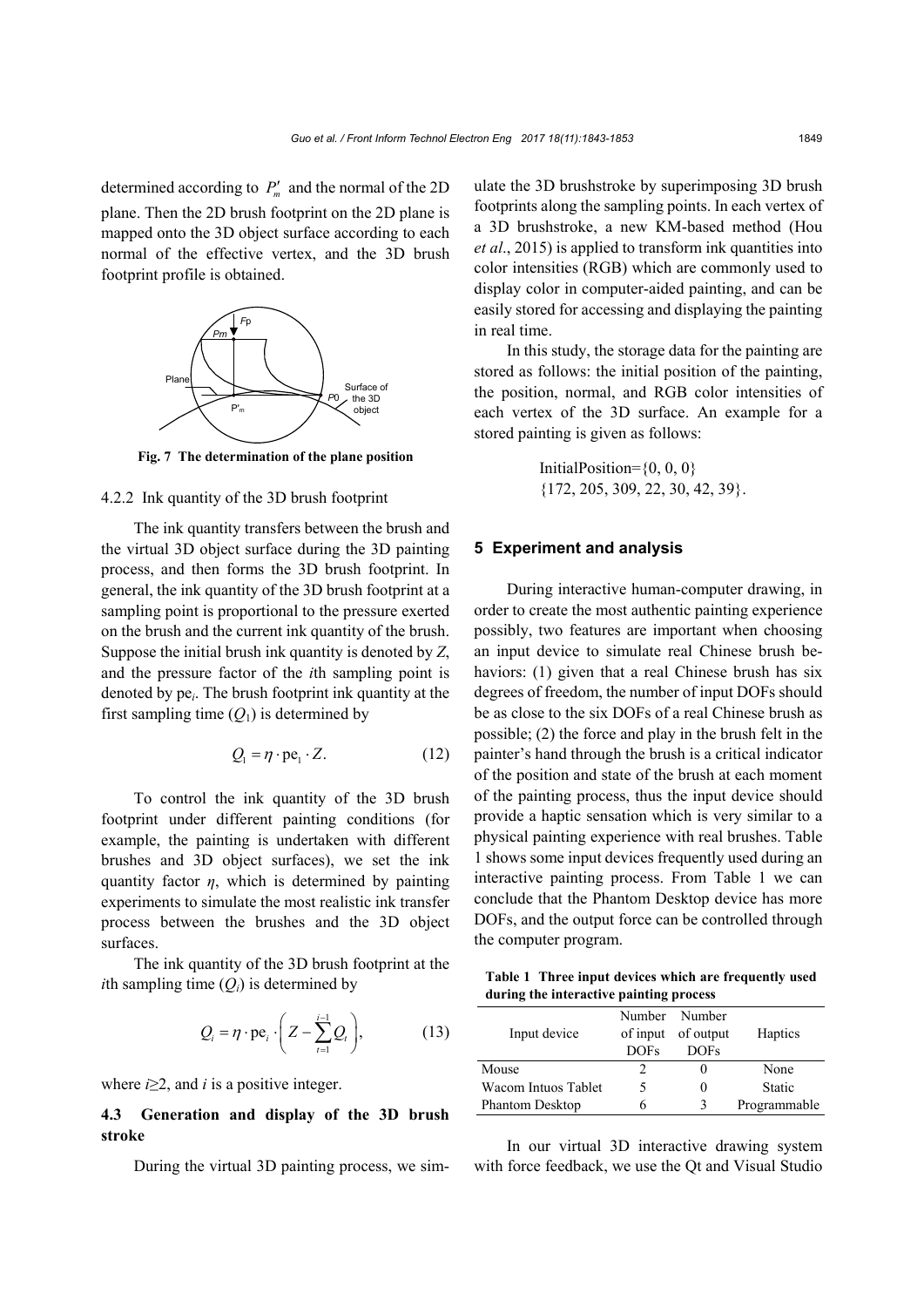2005 as the graphical user interface (GUI) and the integrated development environment (IDE), respectively. To handle the visual display and user interface, we apply Open Inventor as the graphical kernel library. We also adopt standard modules from the OpenHaptics library of SensAble Technologies, Inc. to simulate real-time haptic sensation. The hardware components of our system (Fig. 8) include an HP Xw8600 workstation for graphics and haptics rendering, an HP SpaceBall 5000 3D mouse (held in the left hand) for moving and rotating the 3D object (for example, a bowl), and a Phantom Desktop haptic device (held in the right hand) for manipulating the 3D brush. The update frequency of the haptic device is 1 kHz to provide stable real-time interaction. The other operations are done in the painting loop which runs at a 30-Hz frequency for the visual display.



**Fig. 8 The hardware setup for the virtual 3D interactive drawing system with force feedback**

Users can realize interactive drawing on the virtual 3D object surface by realistically wielding the force feedback device. In the schematic diagram of the system (Fig. 9), the haptic device provides the brush motion and location information in order to compute the force exerted on the brush. The deformed brush interacts with the 3D object surface, which forms the 3D brushstroke. At the same time, the calculated force is sent back to the Phantom Desktop device as the feedback force, which is controlled by the users by adjusting the 3D brushstroke to the desired stroke.

Reasonable parameters are used to simulate haptic sensation. The parameters can be characterized as geometric parameters, dynamic parameters, and



**Fig. 9 A schematic diagram of the virtual 3D interactive drawing system based on force feedback**

3D object surface parameter (friction coefficient *μ*)*.*  The geometric parameters refer to the  $P_0P_1$  length  $(le<sub>1</sub>)$ , the number of nodes in the brush skeleton  $(m)$ , the length of the whole skeleton (LE), and circle diameters. The dynamic parameters of the brush include a brush softness coefficient (*S*), and adjustment coefficients *d* and *h*. The LE and circle diameters are predefined to simulate different kinds of Chinese brushes. In general, the more skeleton nodes there are, the better the performance of the brush will be; however, more nodes will also increase the computational cost, and vice versa. We set the value range for *m* as 8–13. *S* (value range 0.3–0.7) is related to the magnitude of force when the Chinese brush is bent at 90°. The value ranges for le<sub>1</sub>, *d*, and *h* are 0.8–1.4, 1.3–1.8, and 0.6–0.8, respectively. However, *μ* (value range 0.2–0.3) is related to the Chinese brush and the 3D object surface.

To model the Chinese brush, we applied the parameters in Table 2, and exerted different pressures (*F*p). The brush deformation, 3D footprints, and strokes are shown in Fig. 10.

**Table 2 Main parameters in the painting experiment**

| Parameter S le <sub>1</sub> (mm) $m \mu d h$ LE(mm) |  |  |  |                    |
|-----------------------------------------------------|--|--|--|--------------------|
| Value 0.7                                           |  |  |  | 9 0 24 1 5 0 75 35 |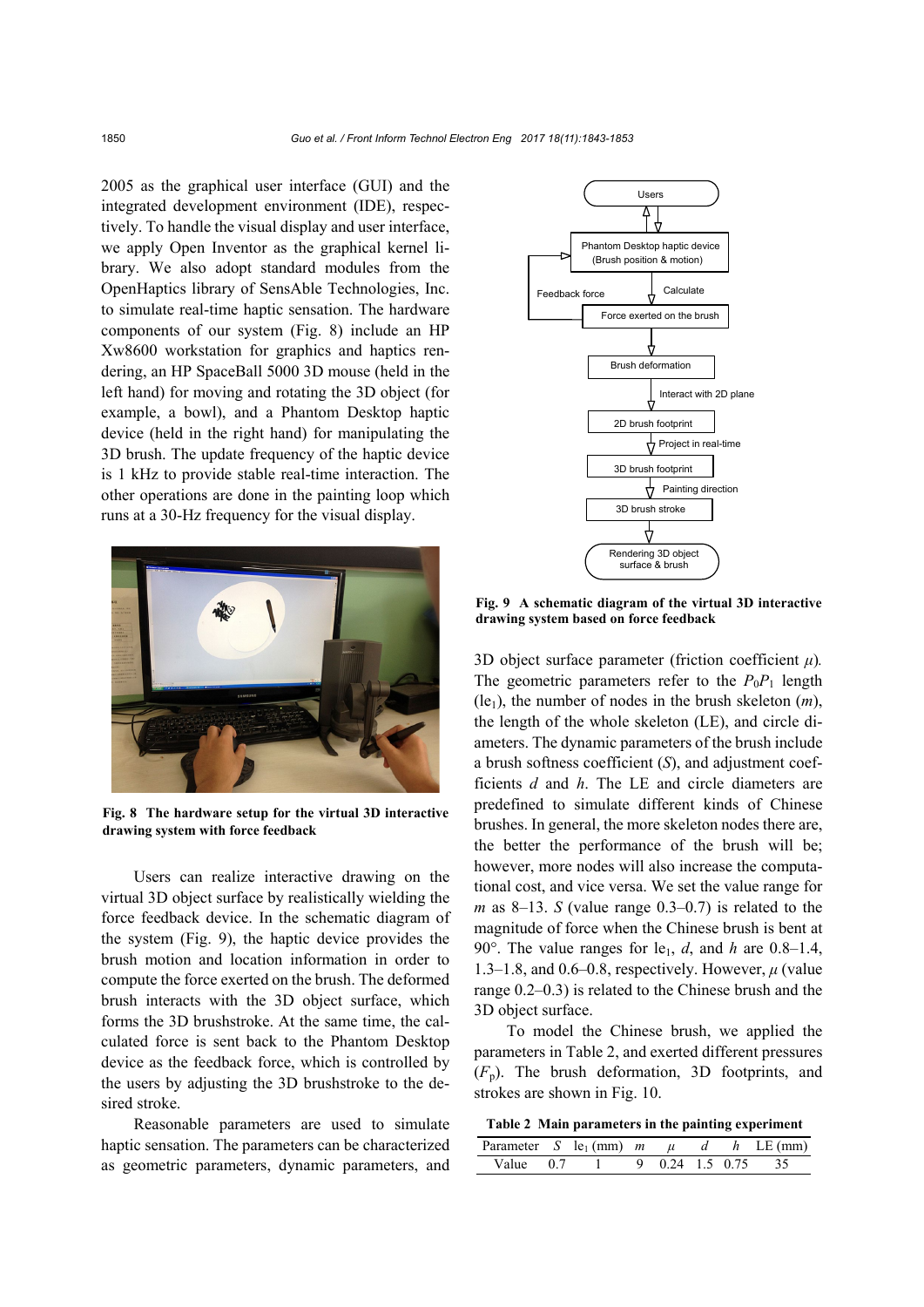

**Fig. 10 Brush deformation, 3D footprints and strokes (from left to right) when different pressures are exerted on the brush**

Painting was carried out exerting the same force on brushes of different sizes, and the deformations and brushstrokes are shown in Fig. 11.



**Fig. 11 Brush deformation and different-sized brushstrokes (painted with the same force exerted on the brushes)**

In traditional painting methods, one user uses a 2D mouse and keyboard to control a 3D brush and object. In our system, the HP SpaceBall 5000 3D mouse provides users with six DOFs for a 3D object, and it can move and rotate the object. In a 3D painting with the Phantom Desktop haptic device and HP SpaceBall 5000 3D mouse, the force information is input through the haptic device. During the drawing process, users can also adjust the force exerted on the brush to paint the desired 3D brushstroke by observing its action in real time.

To demonstrate the viability of the two-handed interaction (HP SpaceBall 5000 3D mouse and Phantom Desktop haptic device), we invited six volunteers (two art students and four non-art students) in our school to use the system in an experiment. We provided minimal training in handling the haptic device to the six volunteers before drawing. The volunteers used two devices randomly (I: keyboard and mouse; II: HP SpaceBall 5000 3D mouse and Phantom Desktop haptic device) for drawing the Chinese character '目'. The drawing time with device II was nearly half of the time with device I as shown in Fig. 12.



**Fig. 12 Drawing time with the two devices (I and II)**

We investigated the volunteers' responses regarding these two devices. Of the volunteers, 5/6 of them expressed their preferences for device II. They commented that force feedback was useful in detecting and maintaining contact with the 3D object surfaces. On the other hand, they said it was quite difficult to create the painting in a 3D virtual reality space using only visual guidance. Based on the responses from the six volunteers, we are currently planning an extensive and formal user study to carefully measure and evaluate how our system helps to enhance reality for a painter in human-computer interaction 3D painting.

Some examples of Chinese calligraphy and paintings, which were created on the bottom of a bowl using our system, are shown in Fig. 13.

Figs. 14a and 15a show the Chinese characters '世' and '漫步人生', respectively, which were painted on the side of a bowl with our system. Figs. 14b and 15b are related Chinese characters created on a 2D painting surface with the 'MoXi' system (Chu and Tai, 2005). Comparing Figs. 14a with 14b and Figs. 15a with 15b, we can conclude that users can do a better job simulating Chinese character features with our method (for example, note the ink diffusion effects in Fig. 15a), and they can also draw Chinese calligraphic works on the surface of a 3D object with our system.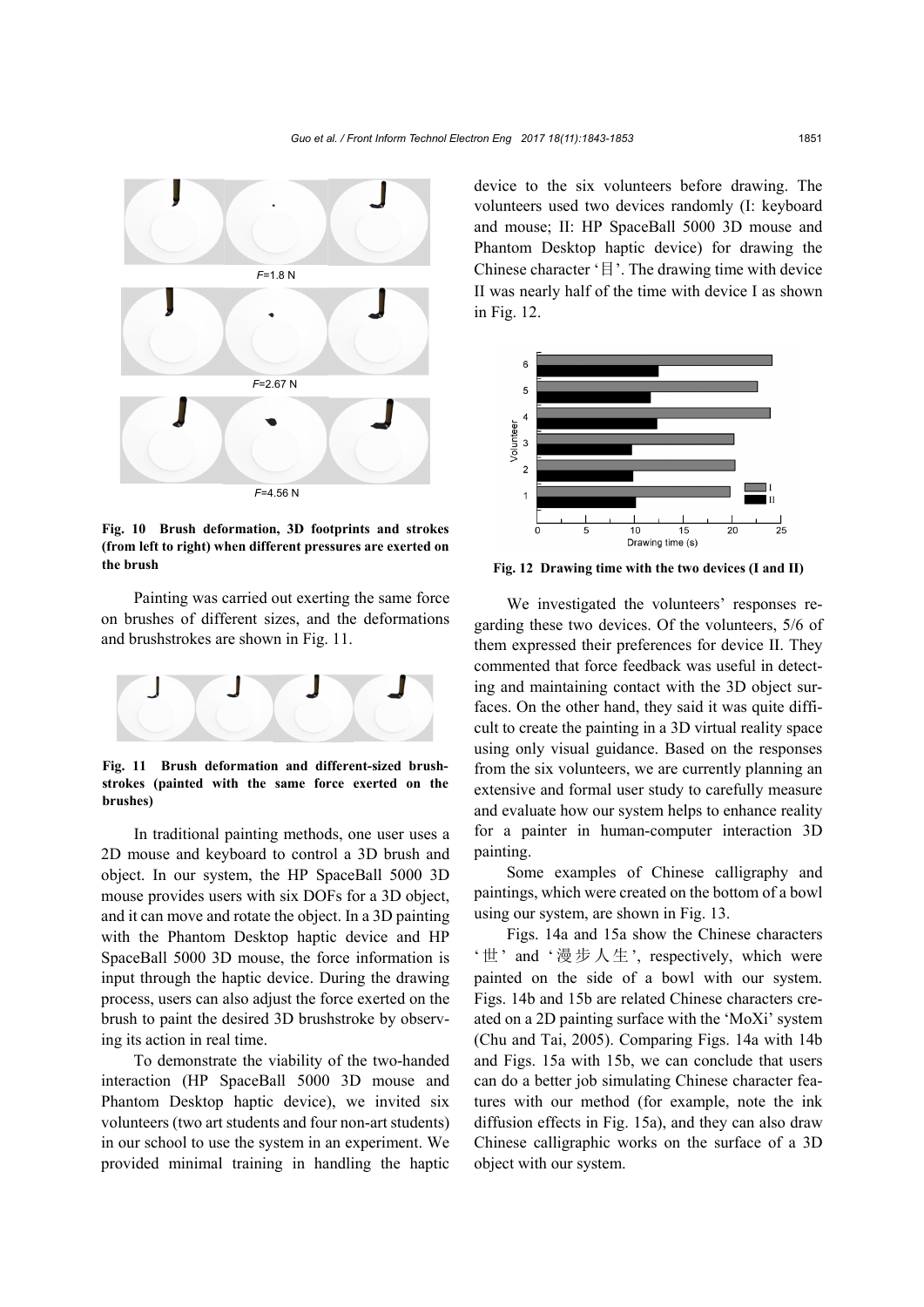

**Fig. 13 Examples of Chinese calligraphy and paintings created on the bottom of a bowl using our system**



**Fig. 14 The Chinese character '**世**' created with our system (a) and with the 'MoXi' system (b)**

# **6 Conclusions**

In this paper, a new 3D interactive painting method for Chinese calligraphy and painting has been proposed using force feedback technology to simulate the painting process.

First, we constructed a 3D model of a Chinese brush to simulate the deformation of the brush based on the force in real time, and then we computed the2D brush footprint. A real-time projection algorithm



**Fig. 15 The Chinese characters '**漫步人生**' created with our system (a) and with the 'MoXi' system (b)**

is also presented to map the 2D brush footprint into the 3D brush footprint, and then the 3D brushstroke is obtained. Our method has been successfully applied to a virtual 3D interactive drawing system based on the force feedback technology. With our system, the deformations and strokes of different 3D Chinese brushes were simulated in real time, and the visual feedback and force feedback were also simulated during the virtual interactive painting process. Compared with other painting systems which adopt a mouse and keyboard as the input devices, 3D input devices, such as the Phantom Desktop haptics and the HP SpaceBall 3D mouse, provide users with a high degree of freedom to directly control the brush and the movement of a 3D object in the 3D space, which can enhance reality for users, and allows the artists and designers to freely express their creativities through the sense of touch.

There are several possible future research directions. These include improved physical models for the 3D Chinese brush, more realistic 3D brush deformations integrated with tactile cues, and haptic sensations of non-physical attributes (such as anticipation of a collision).

#### **References**

Adams, B., Wicke, M., Dutré, P., *et al*., 2004. Interactive 3D painting on point-sampled objects. Proc. 1st Eurographics Conf. on Point-Based Graphics, p.57-66. https://doi.org/10.2312/SPBG/SPBG04/057-066